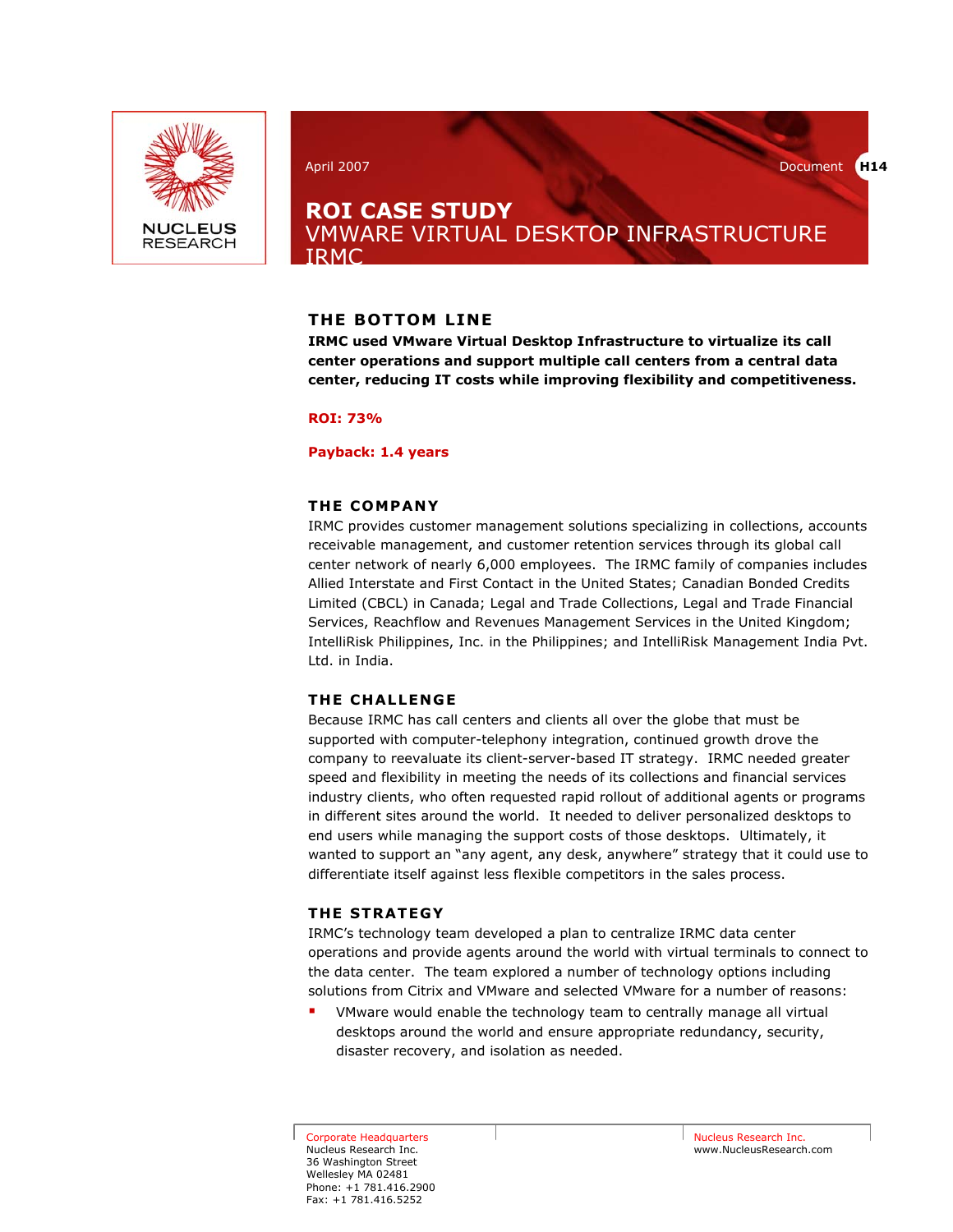#### **RELATED RESEARCH**

G90 Nucleus top ten predictions for 2007

D133 EMC acquires VMware – true ROI from virtualization

- VMware enabled IRMC to give each agent an individualized desktop based on his or her sign-in information, instead of some other solutions that required a specific workstation or a specific address.
- VMware was competitively priced.
- VMware would enable IRMC to redeploy a number of IT staff because they would not be needed for provisioning new machines and managing the imaging of new desktops at individual call center sites.

Because the technology team already had considerable experience with VMware, the team was able to build the environment on its own in two weeks. Agents received three days of training on using the new system. Over the first few weeks, the technology team monitored the project and performed some fine tuning and balancing to optimize performance.

#### **KEY BENEFIT AREAS**

Deploying the VMware Virtual Desktop Infrastructure enabled IRMC to support its sales strategy, which was to differentiate itself based on flexibility and agility, while managing IT costs. Key benefits IRMC achieved from the project include:

- Increased flexibility. Moving away from PCs to virtual machines increased the flexibility so IRMC can optimize management of its call centers without additional cost.
- Faster provisioning. The ability to rapidly configure desktops to meet changing or new client needs enabled IRMC to shorten the ramp-up time needed to support new clients.
- Redeployed IT staff. Because of the flexibility and speed of provisioning, 20 IT staff members that used to be required on site to manage the imaging of machines — sometimes on an overtime basis — could be redeployed to more productive IT functions.
- Reduced IT costs. Virtualization with VMware enabled IRMC to eliminate the cost of distributed data centers and the ongoing cost of upgrading agents' computers.
- Improved competitiveness. Because IRMC could deliver new call center projects faster and more readily than before, it could use that as a differentiator in the sales process.

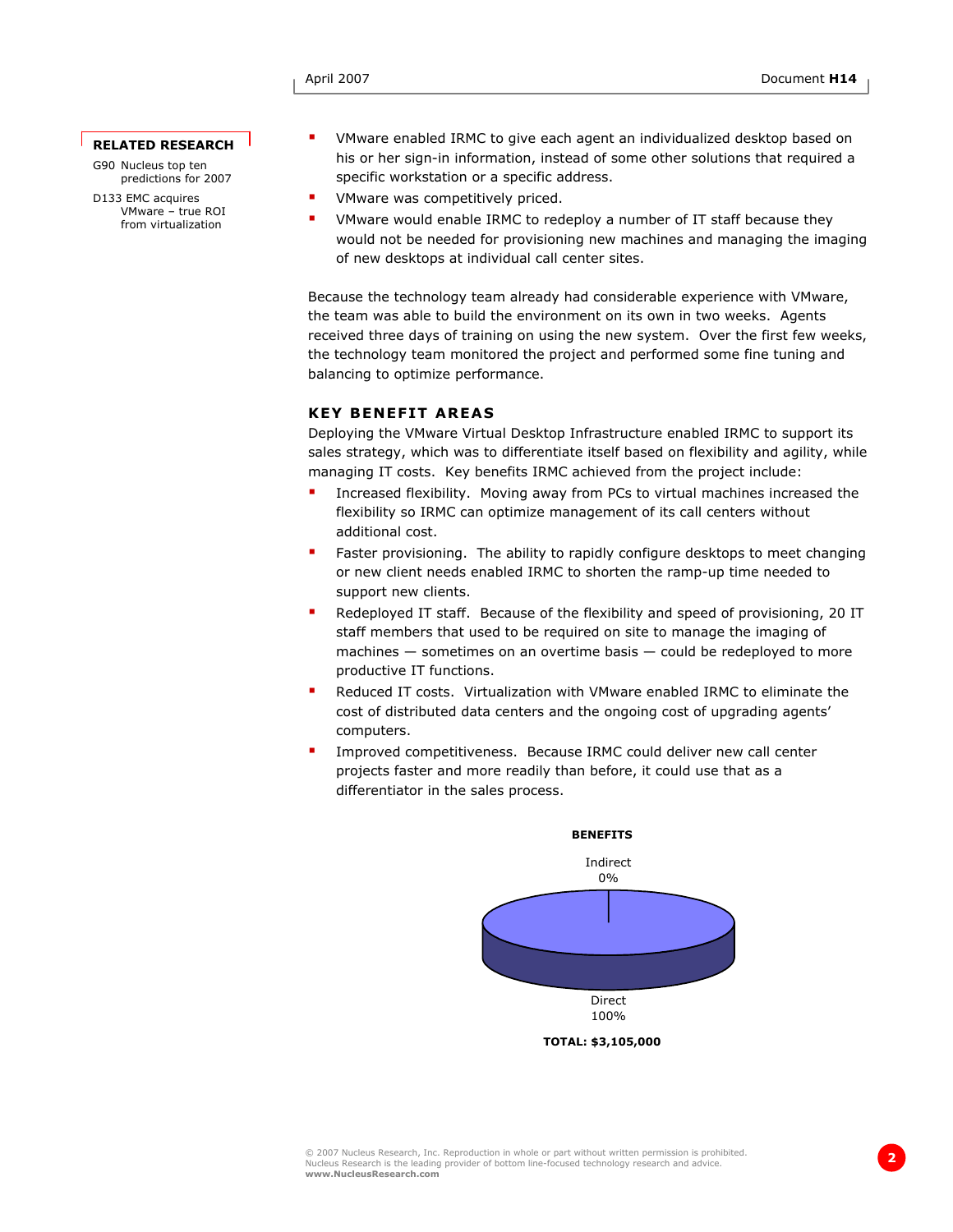## **KEY COST AREAS**

Key cost areas in the deployment included hardware, personnel, software, and training. No consulting costs were incurred because IRMC personnel had enough knowledge to deploy the technology on its own; however, the initial deployment work was completed by an internal team of five people who spent three weeks on the project. Their time is included in the personnel cost area, which made up 20 percent of the project.



#### **LESSONS LEARNED**

Deploying VMware Virtual Desktop Infrastructure enabled IRMC to fully support its IT goals and sales strategy while managing costs; however, it did require some education for end users who transitioned from a full PC to a virtual desktop environment. The technology team required some initial training as well as a helpdesk to answer questions when agents had problems to smooth adoption.

#### **CALCULATING THE ROI**

Nucleus calculated the costs of software, hardware, training, and personnel over a 3-year period to quantify the total investment IRMC made in rolling out VMware Virtual Desktop Infrastructure. Although the company did make a significant investment in hardware to support a centralized data center, that cost was more than offset by the reduced costs of software and hardware upgrades that would have been required in the distributed environment.

Profits from additional sales that were driven by the ability to rapidly deliver projects were not quantified in this analysis, as the team felt they were too indirect to be estimated. The direct benefits included reduced and eliminated IT costs as well as the ability to redeploy 10 IT FTEs to other departments in the organization.

*Nucleus Research is a global provider of investigative technology research and advisory services. Building on its unique ROI case study approach, for nearly a decade Nucleus Research has delivered insight and analysis on the true value of technology and strategies for maximizing current investments and exploiting new technology opportunities. For more information or a list of services, visit NucleusResearch.com, call +1-781-416-2900, or e-mail info@NucleusResearch.com.*